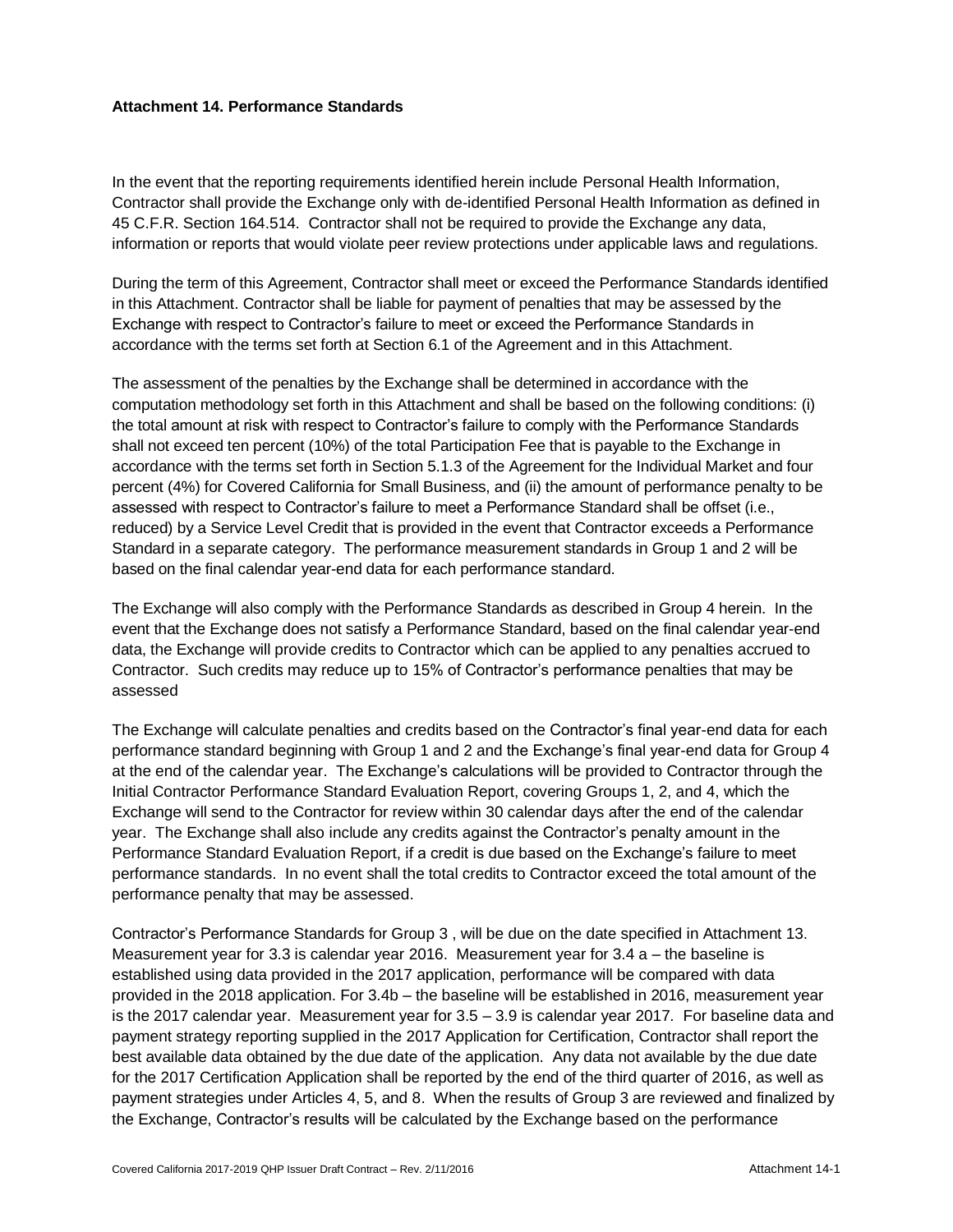standards. The Exchange will then provide Contractor with a Final Contractor Performance Standard Evaluation Report within 30 calendar days of receipt of the Group 3 results.

Contractor shall remit payment to the Exchange within 30 calendar days of receiving the Final Contractor Performance Measurement Evaluation Report and invoice.

If the Contractor does not agree with either the Initial or Final Performance Standard Evaluation Report, Contractor may dispute the Report in writing within thirty (30) calendar days of receipt. The notification of dispute shall provide a detailed explanation of the basis for the dispute. The Exchange shall review and provide a written response to the Contractor's dispute within thirty (30) calendar days of receipt of Contractor's notification of dispute. If the Contractor still disputes the findings of the Exchange, Contractor may pursue additional remedies in accordance with Section 12.1 of the Agreement.

An example of how penalties and credits will be assessed is attached hereto as Appendix 2.

Any amounts collected as performance penalties under this Attachment shall be used to support Exchange operations.

### **1. Call Center Operations**

800 Numbers: Contractor shall make information available regarding the Exchange pursuant to Contractor's toll-free hotline (i.e., 1-800 number) that shall be available to enrollees of Contractor both inside and outside the Exchange. The hotline and information services shall be staffed and operated in accordance with the Customer Service Standards set forth at Section 3.6.1 to provide support to Exchange Enrollees and in a manner designed to assure compliance with these Performance Standards.

Reporting: Contractor shall provide the following minimum reports to the Exchange at the specified time and frequency at no additional charge to the Exchange:

- Performance Standards reporting: Customer Service, Operational and Quality, Network Management and Delivery System Reform: monthly, quarterly and annually.
- Monthly accumulative monitoring scoring.
- **2. Performance Standards Reporting - Group 1 - Customer Service and Group 2 – Operational, Performance Standards 1.1 – 1.10 and 2.1 – 2. 6**Monthly Performance Report: **Beginning January 1, 2017, Contractor shall monitor and track its performance each month against the Performance Standards set forth herein. Contractor shall provide detailed supporting information (as mutually agreed by the parties) for each Monthly Performance Report to the Exchange in electronic format.** Contractor shall report on Exchange business only and shall report Contractor's Exchange Enrollees in the Individual Exchange separate from Contractor's Exchange Enrollees in Covered California for Small Business.

**Measurement Rules:** Except as otherwise specified below in the Performance Standards Table, the reporting period for each Performance Standard shall be one calendar month; all references to time of day shall be to Pacific Standard Time; all references to hours will be actual hours during a calendar day; and all references to days, months, and quarters shall be to calendar days, calendar months, and calendar quarters, respectively.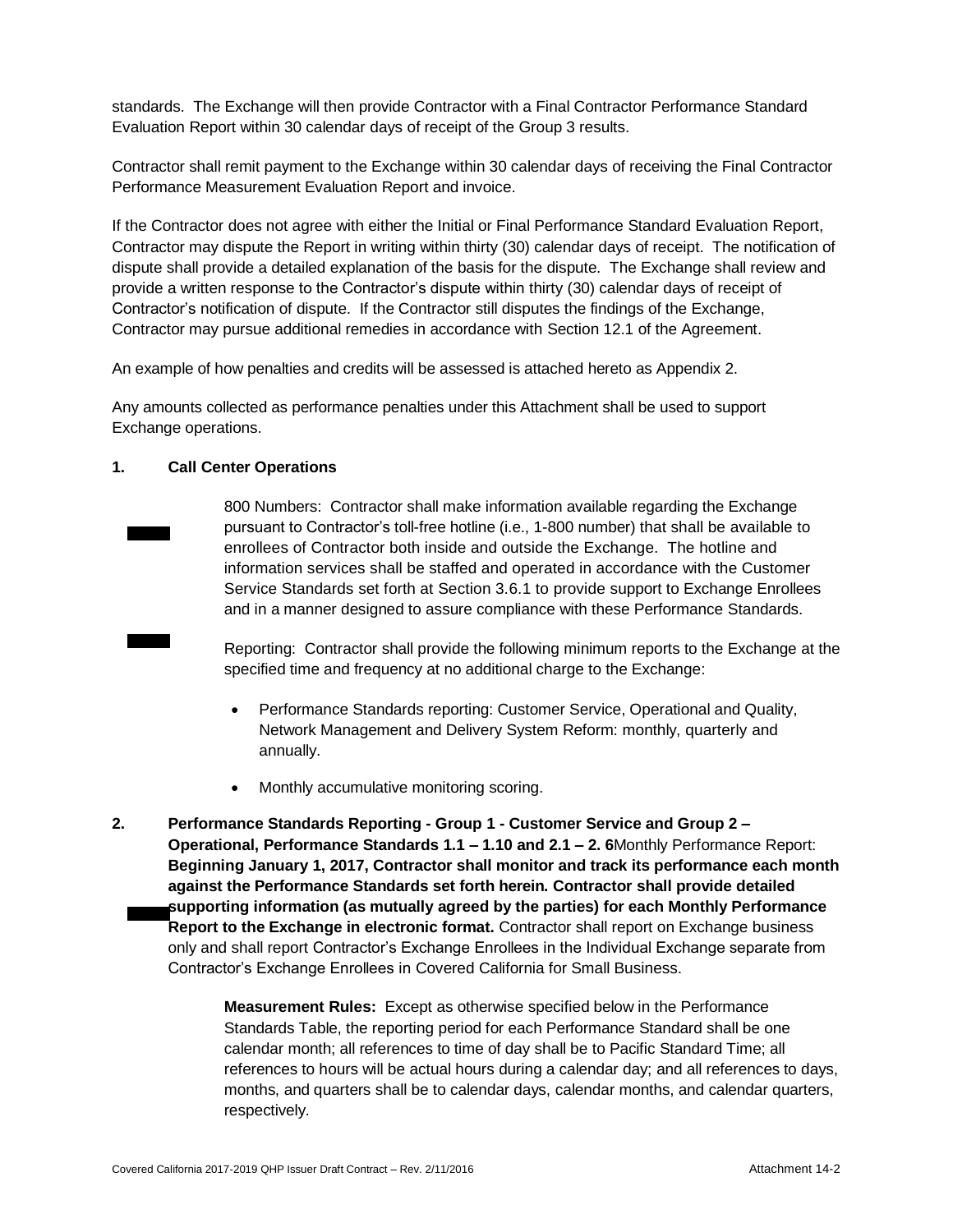**Penalty Assessment: Except as otherwise specified in the Performance Standards table, the penalty and credit assessment will be based on the total annual performance for each Performance Standard.**

#### **Performance Standards:**

- i. General The Performance Standards Table sets forth the categories of Performance Standards and their associated measurements. In performing its services under this Agreement, Contractor shall use commercially reasonable efforts to meet or exceed the Performance Standards.
- ii. Root Cause Analysis/Corrective Action If Contractor fails to meet any Performance Standard in any calendar month (whether or not the failure is excused), Contractor shall promptly (a) investigate and report on the root cause of the problem; (b) develop a corrective action plan (where applicable); (c) to the extent within Contractor's control, remedy the cause of the performance failure and resume meeting the affected Performance Standards; (d) implement and notify the Exchange of measures taken by Contractor to prevent recurrences if the performance failure is otherwise likely to recur; and (e) make written recommendations to the Exchange for improvements in procedures.
- iii. Performance Standard Exceptions Contractor shall not be responsible for any failure to meet a Performance Standard if and to the extent that the failure is excused pursuant to Section 12.7 of the Agreement (Force Majeure) or the parties agree that the lack of compliance is due to the Exchange's failure to properly or timely perform (or cause to be properly or timely performed) any responsibility, duty, or other obligation under this Agreement, provided that Contractor timely notifies the Exchange of the problem and uses commercially reasonable efforts to perform and meet the Performance Standards notwithstanding the Exchange's failure to perform or delay in performing.

If Contractor wishes to avail itself of one of these exceptions, Contractor shall indicate in the applicable performance report delivered in the second month following the failure to meet such Performance Standard: (a) the identity of the Performance Standard that is subject to the exception, and (b) the circumstances that gave rise to the exception in sufficient detail to permit the Exchange to evaluate whether Contractor's claim of exception is valid. Notwithstanding anything to the contrary herein, in no event shall any failure to meet a Customer Satisfaction Performance Standard fall within an exception.

The Exchange will also comply with the Performance Standards set forth herein to the extent that such measurements are applicable to Exchange's operations. In the event that Exchange fails to meet a Performance Standard with respect to its operations during the calendar year, the Contractor will receive a credit against any penalty amount owed based on the Contractor's performance.

iv. Agreed Adjustments/Service Level Relief - In addition, the Parties may agree on Performance Standard relief or adjustments to Performance Standards from time to time, including, the inclusion of new and/or temporary Performance Standards.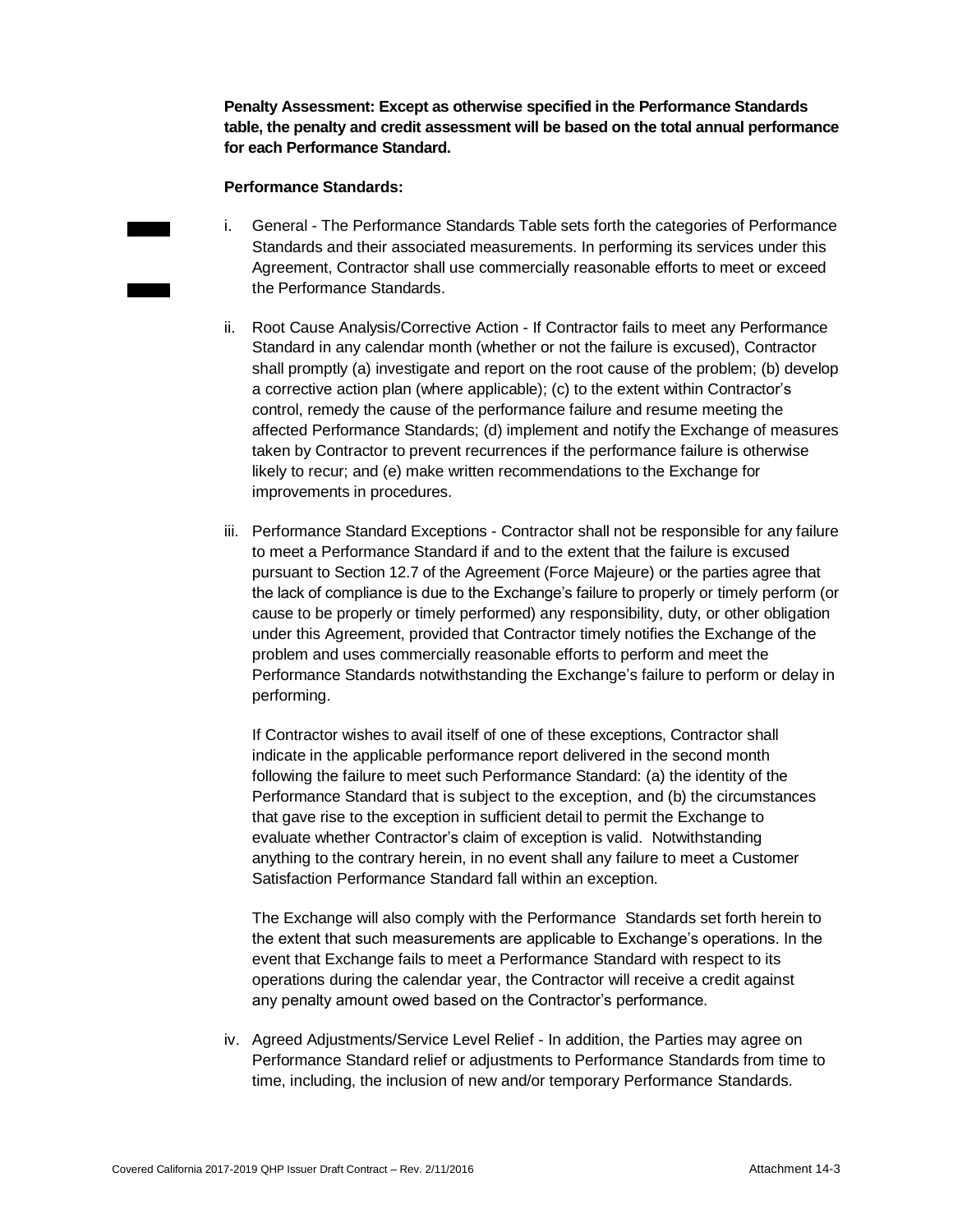- v. Performance Defaults If the Exchange elects to assess sanctions for failure to meet Performance Standards, it will so notify Contractor in writing following the Exchange's receipt of the Monthly Performance Report setting forth the performance level attained by Contractor for the calendar quarter to which the sanctions relate. If Contractor does not believe it is appropriate for the Exchange to assess sanctions for a particular calendar quarter or calendar year (as applicable), it shall so notify the Exchange in writing within thirty (30) days after receipt of the Exchange's notice of assessment and, in such event, the Exchange will meet with Contractor to consider, in good faith, Contractor's explanation of why it does not believe the assessment of sanctions to be appropriate; provided, however, that it is understood and agreed that the Exchange, acting in good faith, will make the final determination of whether or not to assess the sanctions.
- vi. Service Level Credits For certain measures of the performance standards set forth in the Performance Standards Table, Contractor will have the opportunity to earn service level credit ("Service Level Credits") for performance that exceeds the Performance Standards. The Service Level Credits shall be used to offset (i.e., reduce) any sanctions that are imposed during any Contract Year.
- vii. Performance Tables The Performance Standards are set forth in the table herein, Covered California Performance Standards for Contractor.

### **Performance Standards Reporting-Group 3- Quality, Network Management and Delivery System Reform, Performance Standards 3.1-3.9**

QHP issuers are required by CMS in 2018 to collect and submit third-party validated QRS measure data, for measurement year 2017 that will be used by CMS to calculate QHP scores and ratings. These measures will be determined by CMS. In addition to reporting CMS QRS scores from 2017, Covered California will use a subset of these measures to create a Covered California specific Performance Guarantee for measurement year 2017 to be applied in 2018 per the attachment below. Covered California will publicly report the QRS scores and ratings that are produced by CMS, and reserves the right to produce additional QRS scores from the CMS data for public release.

Many of the performance measures described in 3.4-3.9 will be based on targets set from baseline data on 2016 performance that will be reported in 2017, either in the 2018 Application (May of 2017) or later in 2017 (in the case of HEDIS scores). The corresponding reports on 2017 performance will be reported in 2018, either through the 2019 Application (May of 2018) or later in 2018 (in the case of HEDIS scores). Standards and targets to be met during plan years 2018 and 2019 may not necessarily be the same as 2017 and will be decided upon during those respective application processes.

### **Performance Standards Reporting – Group 5 - Dental Quality Alliance (DQA) Pediatric Measure Set**

Contractor shall annually report on the required dental performance measurement standards in Group 5. Reporting will be on embedded pediatric dental for the 2017 contract term. Report will be due in the first quarter of 2018.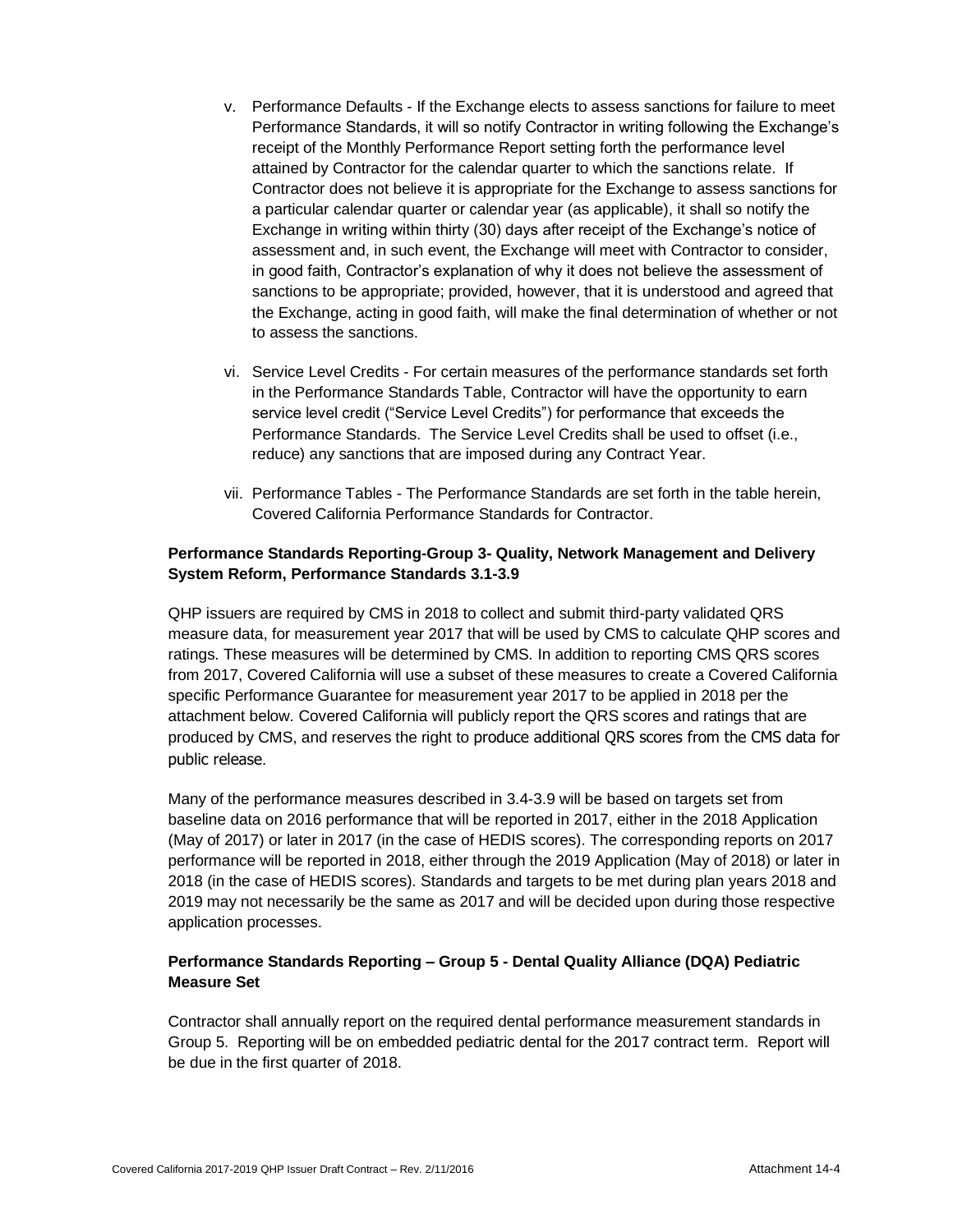## **Covered California Performance Standards for Contractor**

|       | <b>Group 1: Customer Service Performance Standards</b>                                            |                                            |                                 |                                                                                                                                                                                                                                                                                                                                                                       |
|-------|---------------------------------------------------------------------------------------------------|--------------------------------------------|---------------------------------|-----------------------------------------------------------------------------------------------------------------------------------------------------------------------------------------------------------------------------------------------------------------------------------------------------------------------------------------------------------------------|
|       |                                                                                                   | 15% of Total Performance Penalty or Credit |                                 |                                                                                                                                                                                                                                                                                                                                                                       |
|       | <b>Performance Standard</b>                                                                       | <b>Individual</b>                          | <b>Small</b><br><b>Business</b> | <b>Performance Requirements</b>                                                                                                                                                                                                                                                                                                                                       |
| 1.1   | Inbound Call Volume -<br><b>Covered California</b><br><b>Calls Only</b>                           | X                                          | X                               | Reporting Required Only. No<br>penalty or credit. Total number of<br>calls received by the IVR.                                                                                                                                                                                                                                                                       |
| 1.2   | <b>Number of Covered</b><br><b>California Calls offered</b><br>to Phone<br><b>Representatives</b> | X                                          | X                               | Reporting Required Only. No<br>penalty or credit.<br>Do not include any calls<br>terminated in the IVR or self-<br>serviced in the IVR.                                                                                                                                                                                                                               |
| $1.3$ | <b>Number of Covered</b><br><b>California Calls</b><br>Abandoned                                  | X                                          | X                               | Reporting Required Only. No<br>penalty or credit.<br>Do not include calls abandoned in<br>10 seconds or less.                                                                                                                                                                                                                                                         |
| 1.4   | <b>Abandonment Rate (%)</b><br>3% of total performance<br>penalty at risk.                        | X                                          | X                               | Divide number of abandoned<br>calls by the number of calls<br>offered to a phone representative.<br>Expectation: No more than 3% of<br>incoming calls in a calendar<br>month. 3% of total performance<br>penalty at risk.<br>Performance Level: >3%<br>abandoned: 3% performance<br>penalty. 2-3% abandoned: no<br>penalty. < 2% abandoned: 3%<br>performance credit. |
| 1.5   | <b>Average Speed of</b><br><b>Answer</b><br>3% of total performance<br>penalty at risk.           | X                                          | X                               | Expectation: 80% of calls<br>answered in 30 seconds or less.<br>3% of total performance penalty<br>at risk.<br>Performance Level: <80%: 3%<br>performance penalty. 80%-90%:<br>no penalty. >90%: 3%<br>performance credit.                                                                                                                                            |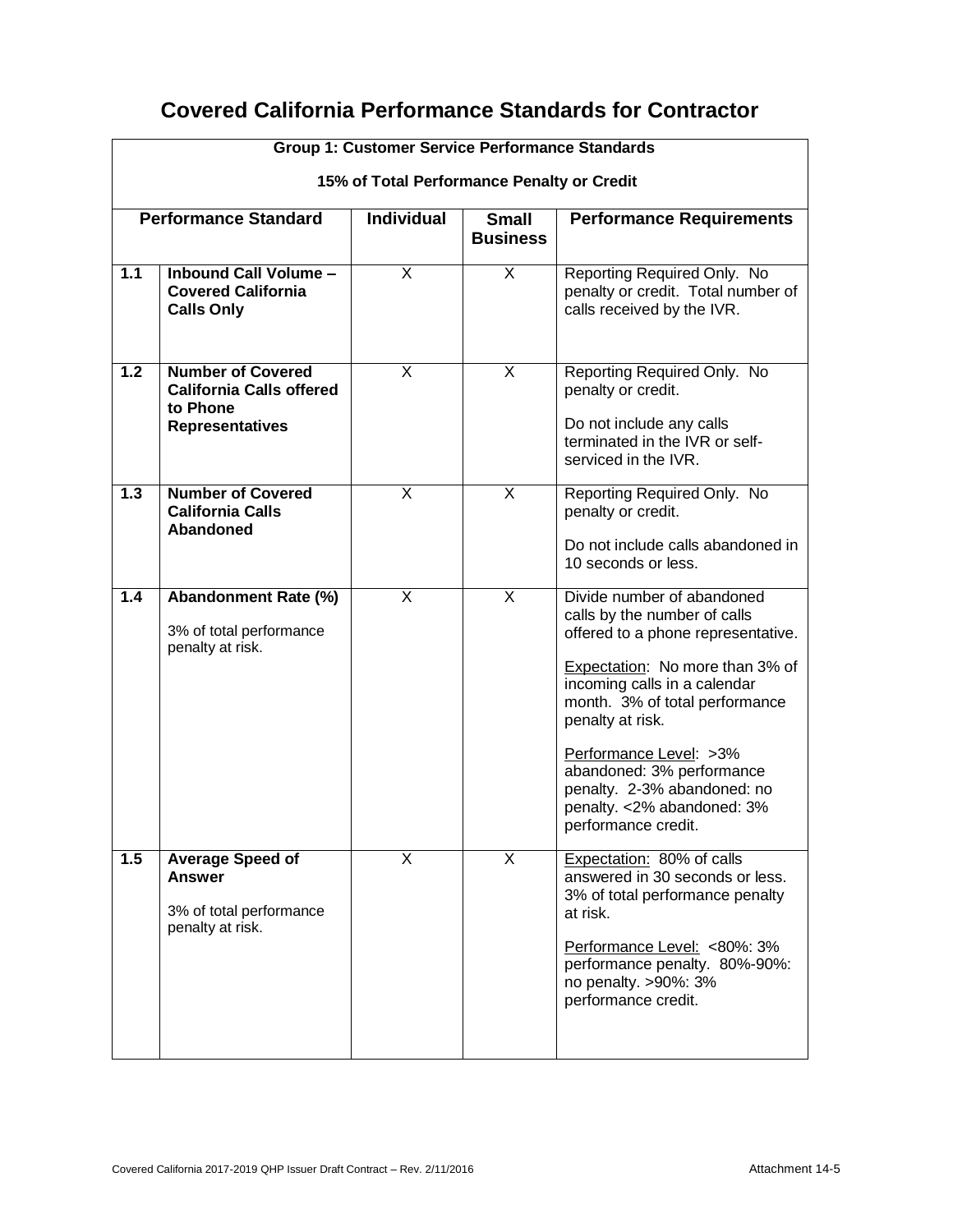|                                            | <b>Group 1: Customer Service Performance Standards</b>                        |                   |                                 |                                                                                                                                                                                                                                                                                                                                                                                                                                                                                  |  |
|--------------------------------------------|-------------------------------------------------------------------------------|-------------------|---------------------------------|----------------------------------------------------------------------------------------------------------------------------------------------------------------------------------------------------------------------------------------------------------------------------------------------------------------------------------------------------------------------------------------------------------------------------------------------------------------------------------|--|
| 15% of Total Performance Penalty or Credit |                                                                               |                   |                                 |                                                                                                                                                                                                                                                                                                                                                                                                                                                                                  |  |
|                                            | <b>Performance Standard</b>                                                   | <b>Individual</b> | <b>Small</b><br><b>Business</b> | <b>Performance Requirements</b>                                                                                                                                                                                                                                                                                                                                                                                                                                                  |  |
|                                            |                                                                               |                   |                                 |                                                                                                                                                                                                                                                                                                                                                                                                                                                                                  |  |
| 1.6                                        | <b>Average Handle Time</b>                                                    | X                 | X                               | Reporting Required only. No<br>penalty or credit.<br>This includes talk time, hold time,<br>and after call wrap up time.                                                                                                                                                                                                                                                                                                                                                         |  |
| 1.7                                        | <b>Initial Call Resolution</b><br>3% of total performance<br>penalty at risk. | X                 | X                               | Expectation: 85% of Covered<br>California enrollee issues will be<br>resolved within one (1) business<br>day of receipt of the issue. 3% of<br>total performance penalty at risk.<br>Performance Level: <85%: 3%<br>performance penalty. 85-95%: no<br>penalty. > 95%: 3% performance<br>credit.                                                                                                                                                                                 |  |
| 1.8                                        | <b>Grievance Resolution</b><br>3% of total performance<br>penalty at risk.    | X                 | X                               | Expectation: 95% of Covered<br>California enrollee grievances<br>resolved within 30 calendar days<br>of initial receipt. 3% of total<br>performance penalty at risk.<br>Performance Level: < 95%<br>resolved within 30 calendar days<br>of initial receipt: 3% performance<br>penalty. 95% or greater resolved<br>within 30 calendar days of initial<br>receipt: no penalty. 95% or<br>greater resolved within 15<br>calendar days of initial receipt:<br>3% performance credit. |  |

# **Covered California Performance Standards for Contractor**

 $\overline{\Gamma}$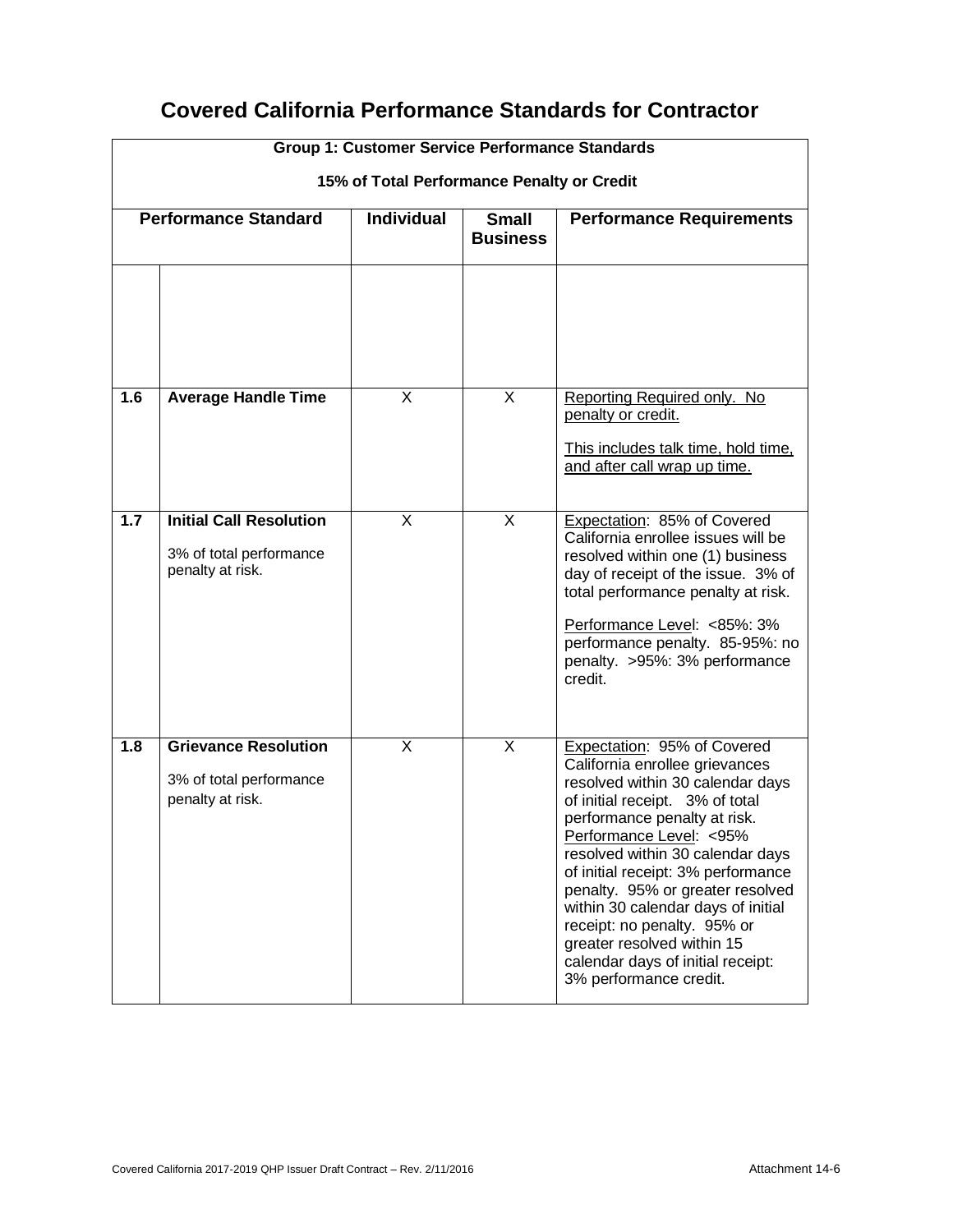# **Covered California Performance Standards for Contractor**

|                             | <b>Group 1: Customer Service Performance Standards</b>                                                                                                       |                                            |                                 |                                                                                                                                                                                                                                                                                                                                                                         |
|-----------------------------|--------------------------------------------------------------------------------------------------------------------------------------------------------------|--------------------------------------------|---------------------------------|-------------------------------------------------------------------------------------------------------------------------------------------------------------------------------------------------------------------------------------------------------------------------------------------------------------------------------------------------------------------------|
|                             |                                                                                                                                                              | 15% of Total Performance Penalty or Credit |                                 |                                                                                                                                                                                                                                                                                                                                                                         |
| <b>Performance Standard</b> |                                                                                                                                                              | <b>Individual</b>                          | <b>Small</b><br><b>Business</b> | <b>Performance Requirements</b>                                                                                                                                                                                                                                                                                                                                         |
| 1.9                         | <b>Covered California</b><br>member Email or<br><b>Written Inquiries.</b>                                                                                    | X                                          | X                               | Reporting Required Only. No<br>penalty or credit. Volume will be<br>used in calculation of<br>performance standard 1.10<br><b>Total number of Covered</b><br>California member email or<br>written inquiries received.                                                                                                                                                  |
| 1.10                        | <b>Covered California</b><br>member Email or<br><b>Written Inquiries</b><br><b>Answered and</b><br>Completed.<br>3% of total performance<br>penalty at risk. | X                                          | $\times$                        | Expectation: 90% of Covered<br>California member email or<br>written inquiries answered and<br>completed within 15 business<br>days of the inquiry. Does not<br>include appeals or grievances.<br>3% of total performance penalty<br>at risk.<br>Performance Level: <90%: 3%<br>performance penalty. 90-95%: no<br>penalty. > 95% in 15 days: 3%<br>performance credit. |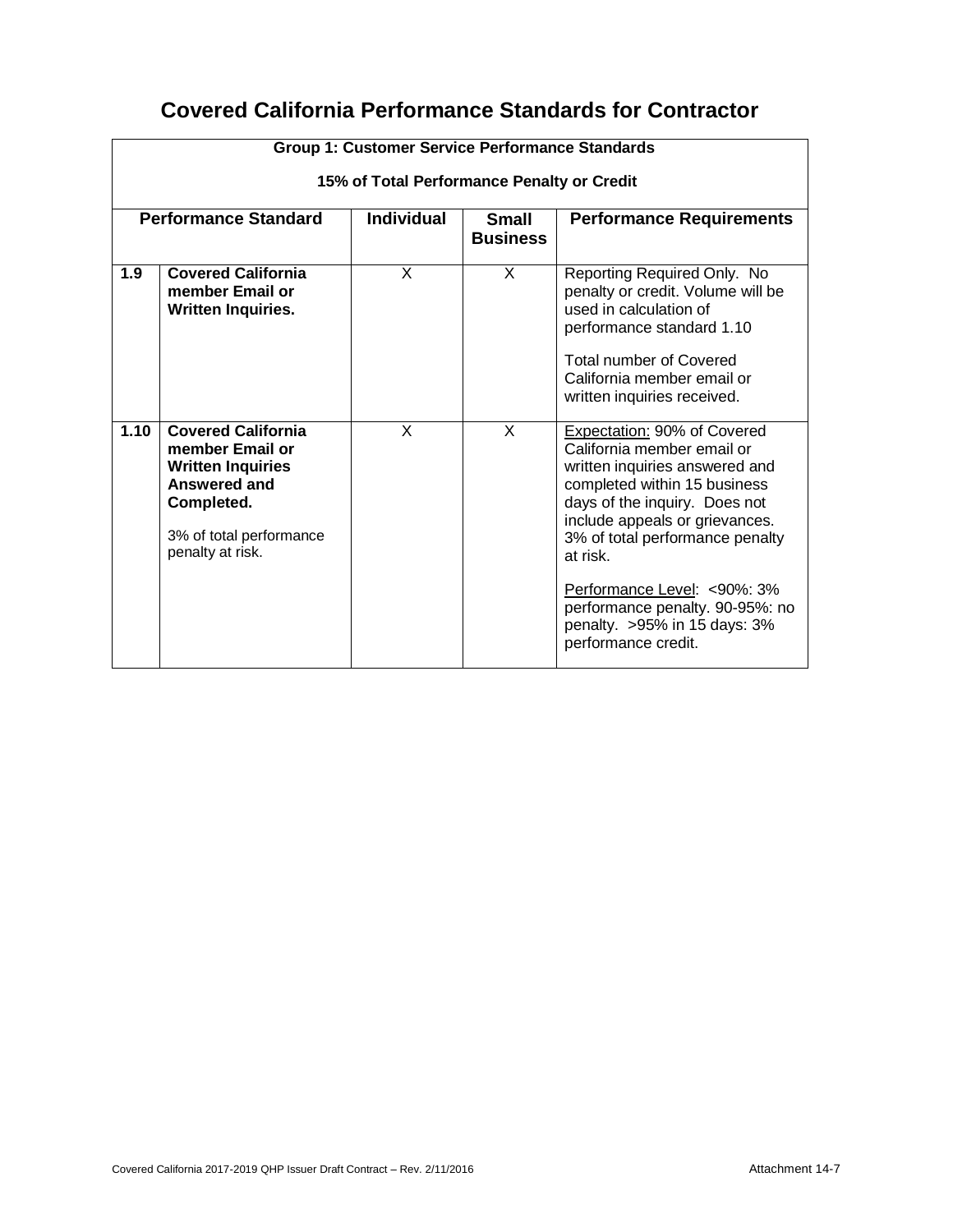|                                  | <b>Group 2: Operational Performance Standards</b>                                |                   |                                 |                                                                                                                                                                                                                                                                                                                                                                                                             |
|----------------------------------|----------------------------------------------------------------------------------|-------------------|---------------------------------|-------------------------------------------------------------------------------------------------------------------------------------------------------------------------------------------------------------------------------------------------------------------------------------------------------------------------------------------------------------------------------------------------------------|
| 40% of Total Performance Penalty |                                                                                  |                   |                                 |                                                                                                                                                                                                                                                                                                                                                                                                             |
|                                  | <b>Performance Standard</b>                                                      | <b>Individual</b> | <b>Small</b><br><b>Business</b> | <b>Performance Requirements</b>                                                                                                                                                                                                                                                                                                                                                                             |
| 2.1                              | <b>ID Card Processing</b><br>Time<br>5% of total performance<br>penalty at risk. | <u>x</u>          | $\underline{\mathsf{X}}$        | For the Individual Exchange:<br>Expectation: 99% of ID cards<br>issued within 10 business days of<br>receiving complete and accurate<br>enrollment information and<br>binder payment for a specific<br>consumer(s)<br>For Small Business:<br>Expectation: 99% of ID cards<br>issued within 10 business days of<br>receipt of complete and accurate<br>enrollment information for a<br>specific consumer(s). |
|                                  |                                                                                  |                   |                                 | Performance Level: <99%: 5%<br>performance penalty.                                                                                                                                                                                                                                                                                                                                                         |
| 2.2                              | 834 Processing<br>5% of total performance<br>penalty at risk.                    | $\times$          |                                 | <b>Expectation: The Exchange will</b><br>receive a TA1 or 999 file, or both<br>as appropriate within two to three<br>business days of receipt of the<br>834 file 95% of the time.<br>Performance Level: < 95%: 5%<br>performance penalty.                                                                                                                                                                   |
| 2.3                              | 834 Generation<br>5% of total performance<br>penalty at risk.                    | <u>x</u>          |                                 | Expectation: The Exchange will<br>successfully receive and process<br>effectuation, cancellation and<br>termination 834 files within 60<br>days from either the coverage<br>effective date or transaction<br>timestamp, whichever is later<br>95% of the time.<br>Performance Level: < 95%: 5%<br>performance penalty                                                                                       |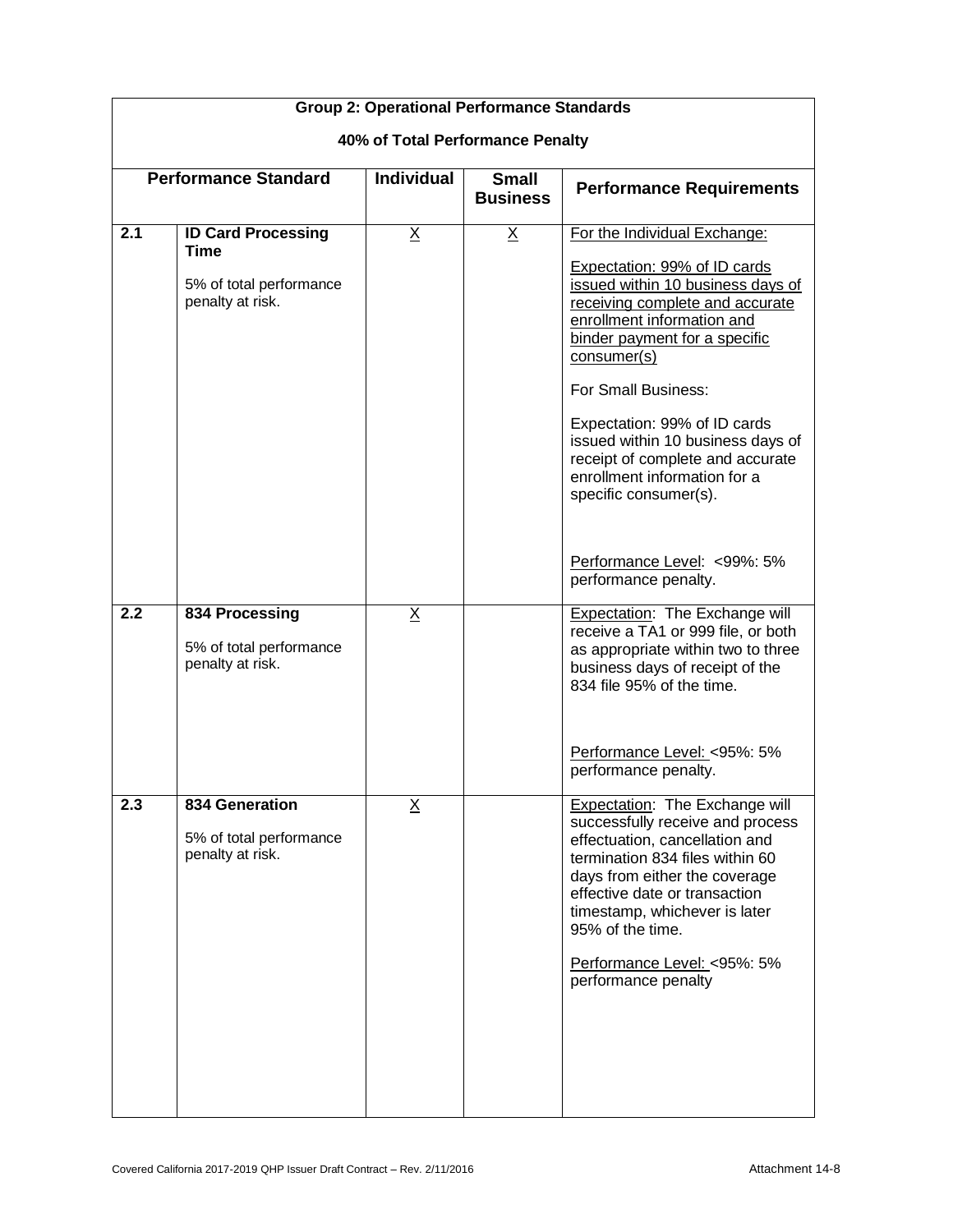|     | <b>Group 2: Operational Performance Standards</b>                                                                                                                                                           |                   |                                 |                                                                                                                                                                                                                                                                                                                                                                                                                                                                                 |  |
|-----|-------------------------------------------------------------------------------------------------------------------------------------------------------------------------------------------------------------|-------------------|---------------------------------|---------------------------------------------------------------------------------------------------------------------------------------------------------------------------------------------------------------------------------------------------------------------------------------------------------------------------------------------------------------------------------------------------------------------------------------------------------------------------------|--|
|     | 40% of Total Performance Penalty                                                                                                                                                                            |                   |                                 |                                                                                                                                                                                                                                                                                                                                                                                                                                                                                 |  |
|     | <b>Performance Standard</b>                                                                                                                                                                                 | <b>Individual</b> | <b>Small</b><br><b>Business</b> | <b>Performance Requirements</b>                                                                                                                                                                                                                                                                                                                                                                                                                                                 |  |
| 2.4 | <b>Reconciliation Process</b><br>10% of total performance<br>penalty at risk.                                                                                                                               | $\underline{X}$   |                                 | <b>Expectation: The Exchange shall</b><br>receive a comparison<br>reconciliation extract in<br>accordance with the file<br>validations and resolution<br>timelines, as mutually agreed<br>upon in the reconciliation process<br>guide 90% of the time.<br>Performance Level: <90%: 10%<br>performance penalty                                                                                                                                                                   |  |
| 2.5 | <b>Data Submission</b><br>specific to contract<br><b>Section 3.4.4 Provider</b><br><b>Directory</b><br>andAttachment 7,<br>Section 3.03 Data<br>Submission.<br>10% of total performance<br>penalty at risk. | X                 | X                               | <b>Expectation: Full and regular</b><br>submission of data according to<br>the standards outlined. 10% of<br>total performance penalty at risk.<br>Performance Level: Incomplete,<br>irregular, late or non-useable data<br>submission: 10% penalty of total<br>performance requirement. Full<br>and regular submission according<br>to the formats specified and<br>useable by Covered California<br>within 5 business days of each<br>monthly reporting cycle: no<br>penalty. |  |
| 2.6 | <b>Agent of Record</b><br><b>Exception Reports</b><br>5% of total performance<br>penalty at risk.                                                                                                           | $\underline{X}$   |                                 | Expectation: The Exchange shall<br>receive the required Agent of<br>Record exception reports<br>referenced in Section 2.2.6 (f)<br>and (g) within 7 business days of<br>the due date 95% of the time.<br>Performance Level: Incomplete,<br>irregular, late or non-useable data<br>submission: 5% performance<br>penalty. Complete monthly<br>submissions within 7 business<br>days of each monthly reporting<br>cycle: no penalty.                                              |  |

┑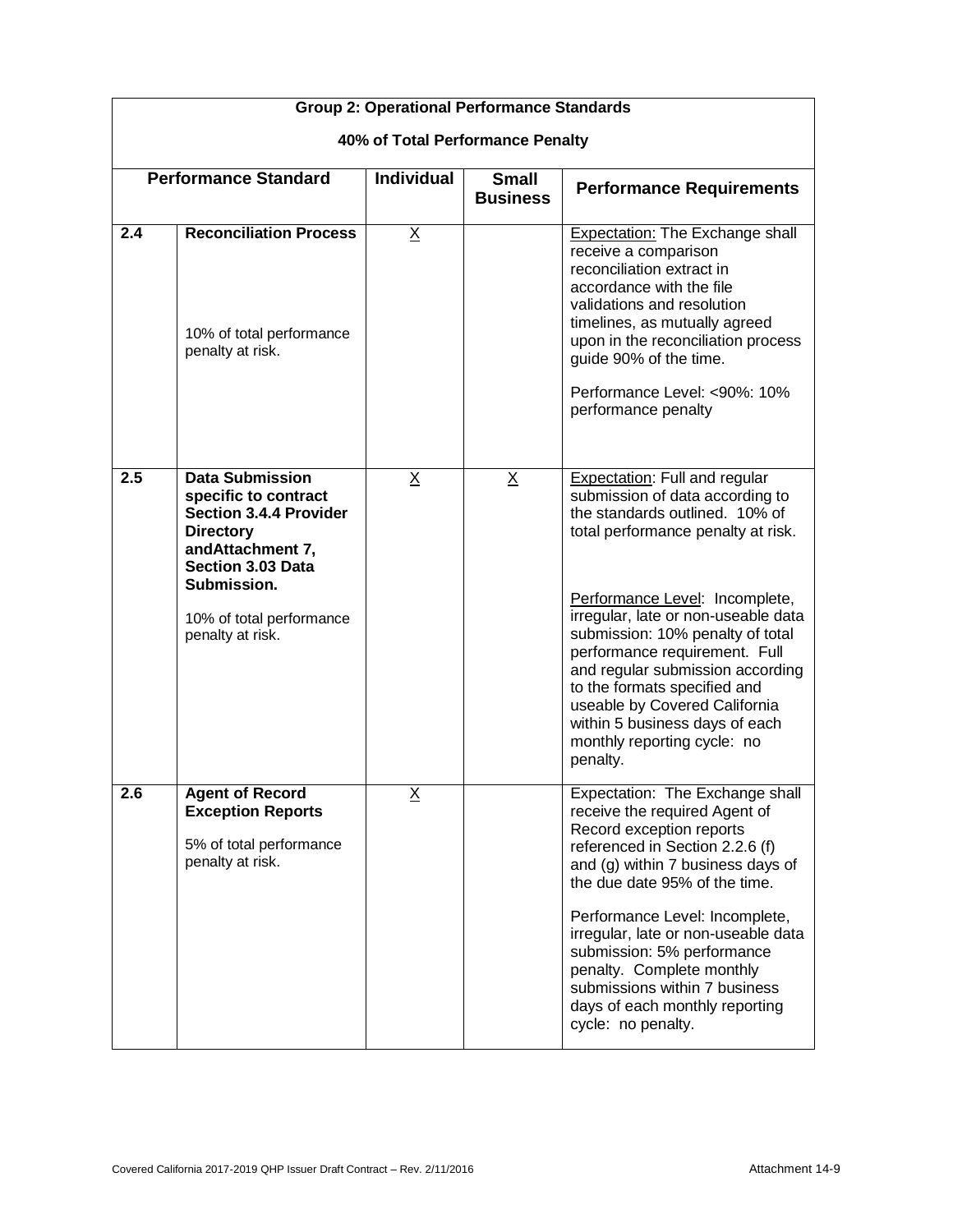|     | <b>Group 3: Covered California Performance Standards</b>                                                                                                                   |                                                                                                                                                                                                                                                                                                                   |  |  |
|-----|----------------------------------------------------------------------------------------------------------------------------------------------------------------------------|-------------------------------------------------------------------------------------------------------------------------------------------------------------------------------------------------------------------------------------------------------------------------------------------------------------------|--|--|
|     | <b>Quality, Network Management and Delivery System Standards</b>                                                                                                           |                                                                                                                                                                                                                                                                                                                   |  |  |
|     | 45% of total Performance Penalty or Credit for Measurement Year 2017 and thereafter<br>(Applies to Individual Marketplace)                                                 |                                                                                                                                                                                                                                                                                                                   |  |  |
|     | Covered California and Contractor shall work together to periodically review and adjust the<br>specific measures consistent with any applicable Federal regulations.       |                                                                                                                                                                                                                                                                                                                   |  |  |
|     | <b>Performance Standard</b>                                                                                                                                                | <b>Performance Requirements</b>                                                                                                                                                                                                                                                                                   |  |  |
| 3.1 | <b>Quality Rating System (QRS)-</b><br><b>Clinical Effectiveness Rating;</b><br>related to Attachment 7,<br>Section 2.01.<br>3.5% of total performance penalty<br>at risk. | Expectation: Rating Clinical Effectiveness Rating (product type<br>reporting):<br>Performance Level: The percentile score will be based on a<br>blended all-product types, national marketplace benchmark.<br>1-2 Stars: 3.5% performance penalty.<br>3 Stars: no penalty.<br>4-5 Stars: 3.5% performance credit. |  |  |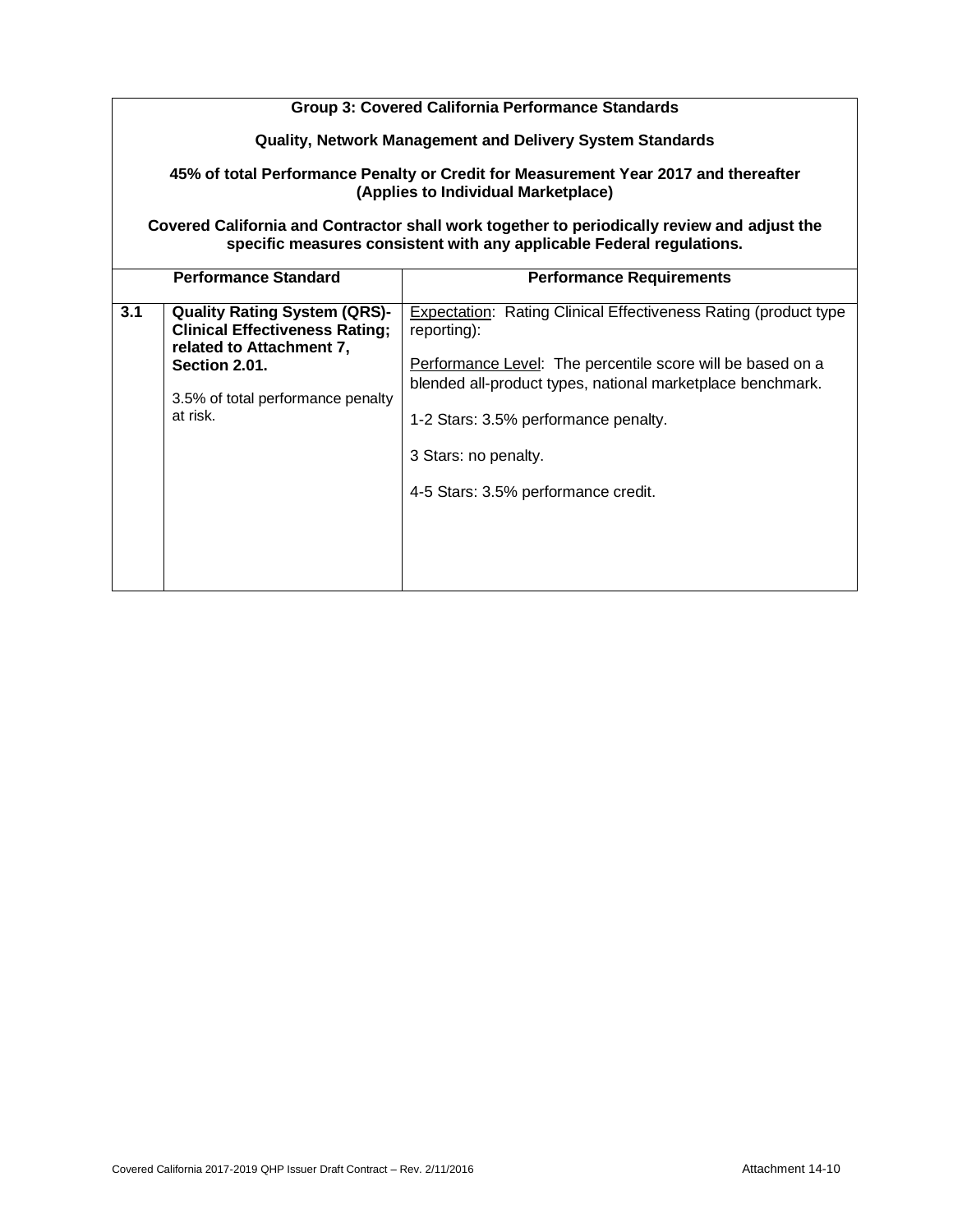|     | <b>Group 3: Covered California Performance Standards</b>                                                                                                                              |                                                                                                                                                                                                                                                                                                                     |  |  |
|-----|---------------------------------------------------------------------------------------------------------------------------------------------------------------------------------------|---------------------------------------------------------------------------------------------------------------------------------------------------------------------------------------------------------------------------------------------------------------------------------------------------------------------|--|--|
|     |                                                                                                                                                                                       | <b>Quality, Network Management and Delivery System Standards</b>                                                                                                                                                                                                                                                    |  |  |
|     |                                                                                                                                                                                       | 45% of total Performance Penalty or Credit                                                                                                                                                                                                                                                                          |  |  |
|     | Covered California and Contractor shall work together to periodically review and adjust the<br>specific measures consistent with any applicable Federal regulations.                  |                                                                                                                                                                                                                                                                                                                     |  |  |
|     | <b>Performance Standard</b>                                                                                                                                                           | <b>Performance Requirements</b>                                                                                                                                                                                                                                                                                     |  |  |
| 3.2 | <b>Quality Rating System (QRS)</b><br><b>QHP Enrollee Survey</b><br><b>Summary Rating; related to</b><br>Attachment 7, Section 2.01.<br>3.5% of total performance penalty<br>at risk. | Expectation: - QHP Enrollee Survey Summary Rating - (product<br>type reporting)<br>Performance Level: The percentile score will be based on a<br>blended all-product types, national marketplace benchmark.<br>1-2 Stars: 3.5% performance penalty.<br>-3 Stars: no penalty.<br>4-5 Stars: 3.5% performance credit. |  |  |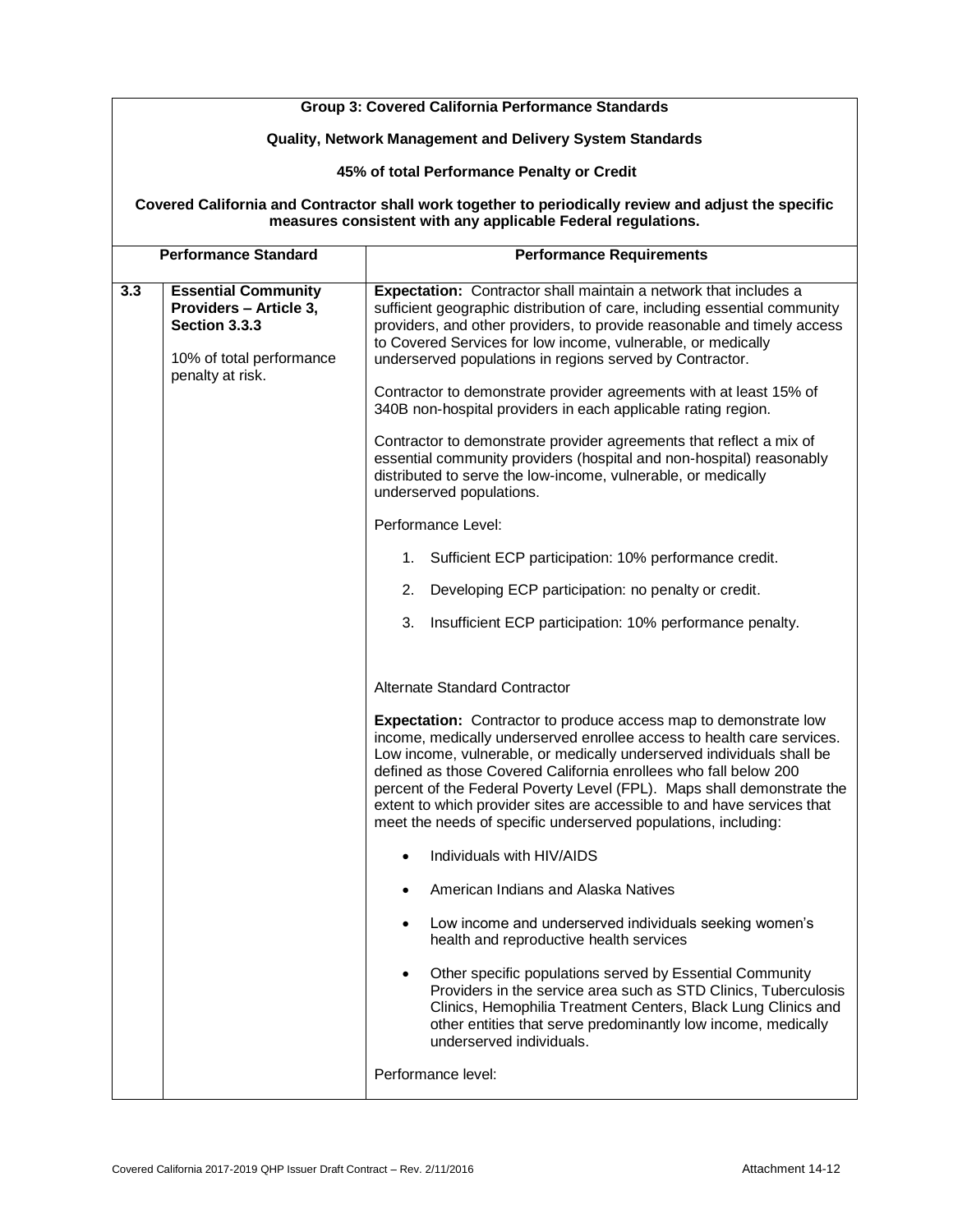|     |                                                                                                                                    | Alternate Standard Contractors shall not be eligible for performance<br>credits, nor shall they be subject to performance penalties. Submission<br>of the above required mapping is a contract compliance requirement.                                                                                                                                                                                                                                                                                                                                                                                 |
|-----|------------------------------------------------------------------------------------------------------------------------------------|--------------------------------------------------------------------------------------------------------------------------------------------------------------------------------------------------------------------------------------------------------------------------------------------------------------------------------------------------------------------------------------------------------------------------------------------------------------------------------------------------------------------------------------------------------------------------------------------------------|
| 3.4 | <b>Reducing Health</b><br>Disparities - Article 3,<br><b>Sections 3.01 and 3.02</b><br>5% of total performance<br>penalty at risk. | a. Expectation: Plan reports the percent of enrollees across all lines<br>of business excluding Medicare who have self-identified<br>race/ethnicity in the Application for Certification for 2017. This<br>information will be used as baseline to set targets for percent of<br>membership who have self-identified by end of 2017, which will be<br>reported in 2018 through the Application for Certification for 2019,<br>Data will be submitted in a run chart demonstrating improvement in<br>collection of self-reported identity compared to baseline reported.                                |
|     |                                                                                                                                    | Performance Levels:                                                                                                                                                                                                                                                                                                                                                                                                                                                                                                                                                                                    |
|     |                                                                                                                                    | Contractor achieves no improvement in self-identified race/ethnicity:<br>2% penalty                                                                                                                                                                                                                                                                                                                                                                                                                                                                                                                    |
|     |                                                                                                                                    | Contractor shows improvement in reported identity but does not<br>meet target: no penalty                                                                                                                                                                                                                                                                                                                                                                                                                                                                                                              |
|     |                                                                                                                                    | Contractor achieves target improvement in self-reported identify: 2%<br>credit                                                                                                                                                                                                                                                                                                                                                                                                                                                                                                                         |
|     |                                                                                                                                    | b. Expectation: Covered California will have set targets for<br>reduction in disparities for 2019 and for annual intermediate<br>milestones after baseline was reported. (Total of 10 metrics)                                                                                                                                                                                                                                                                                                                                                                                                         |
|     |                                                                                                                                    | Contractor reports required HEDIS/IHA/non-HEDIS metrics across<br>all lines of business excluding Medicare for diabetes, asthma,<br>hypertension and depression by race/ethnicity and overall gender<br>once the scores for 2017 performance become available, in July<br>2018. The scores will be reported in run charts demonstrating<br>comparison with baseline 2016 performance, which will be reported<br>in July 2017. Performance will be defined by the number of metrics<br>where contractor has shown reduced disparities, and targets will be<br>set once baseline data has been reported. |
|     |                                                                                                                                    | Performance Levels:                                                                                                                                                                                                                                                                                                                                                                                                                                                                                                                                                                                    |
|     |                                                                                                                                    | Contractor does not achieve target, and does not reduce disparities<br>in the agreed upon number of metrics: 3% penalty                                                                                                                                                                                                                                                                                                                                                                                                                                                                                |
|     |                                                                                                                                    | Contractor achieves target, by reducing disparities in the agreed<br>upon number of metrics: No penalty.                                                                                                                                                                                                                                                                                                                                                                                                                                                                                               |
|     |                                                                                                                                    | Contractor exceeds target, by reducing disparities in more than the<br>agreed upon number of metrics: 3% credit                                                                                                                                                                                                                                                                                                                                                                                                                                                                                        |
| 3.5 | Network Design Based on<br><b>Quality - Article 1,</b><br>Section 1.02<br>4% of total performance<br>penalty at risk.              | <b>Expectation:</b> Contractor shall include quality criteria into its network<br>development, with a phased approach starting in plan year 2017.<br>Contractor will report on progress after 2017 plan year is complete,<br>in 2018, through the Application for Certification for 2019.                                                                                                                                                                                                                                                                                                              |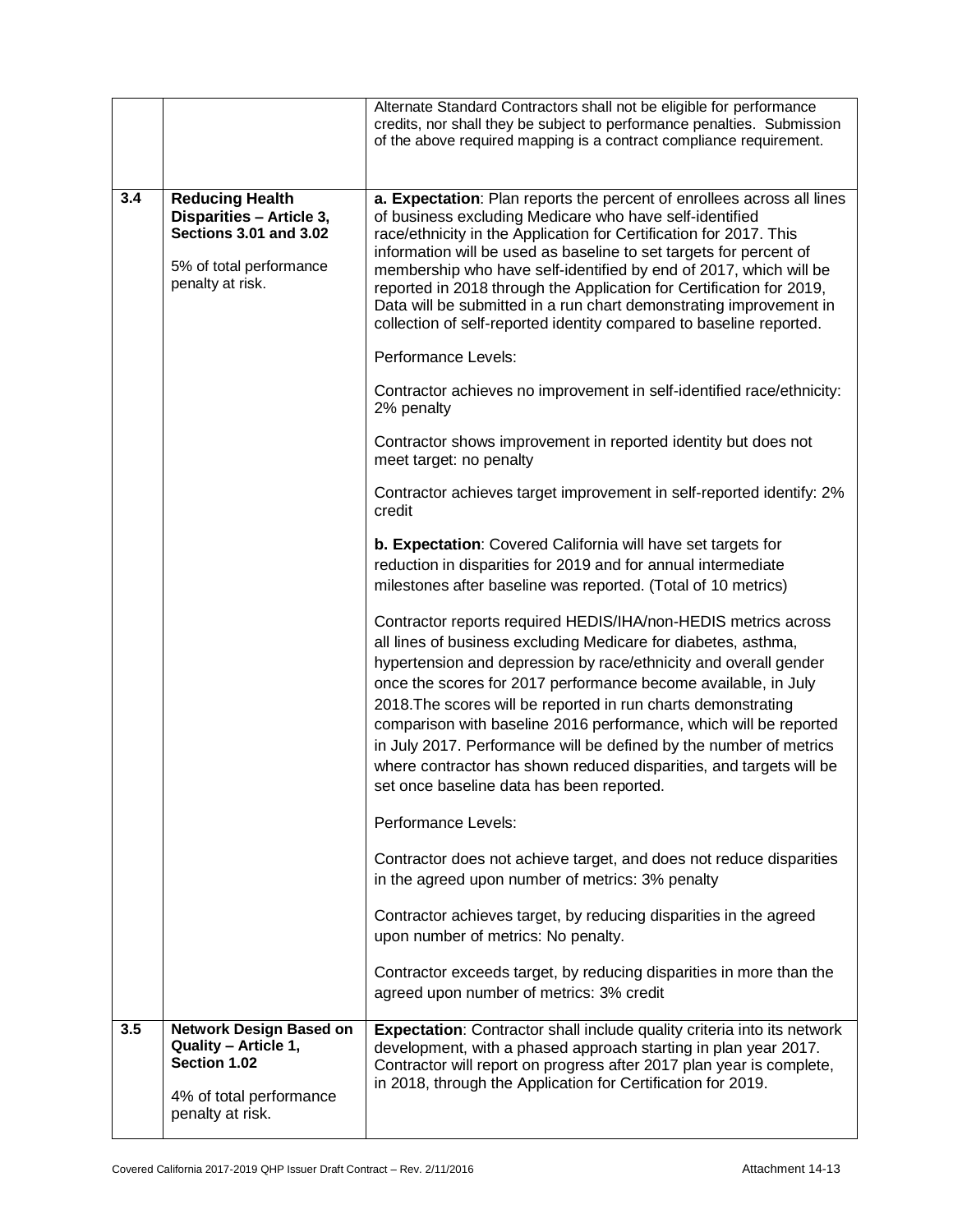|     |                                                                                                                   | <b>Performance Levels</b>                                                                                                                                                                                                                                                                                                                                                                                                                         |
|-----|-------------------------------------------------------------------------------------------------------------------|---------------------------------------------------------------------------------------------------------------------------------------------------------------------------------------------------------------------------------------------------------------------------------------------------------------------------------------------------------------------------------------------------------------------------------------------------|
|     |                                                                                                                   | Contractor is unable to describe valid inclusion of quality criteria into<br>network development by end of year 2017: 4% penalty                                                                                                                                                                                                                                                                                                                  |
|     |                                                                                                                   | Contractor reports strategy for inclusion of quality criteria in all<br>networks offered to Exchange enrollees, and demonstrates<br>implementation of criteria by end of year 2017: No penalty                                                                                                                                                                                                                                                    |
|     |                                                                                                                   | Contractor fulfills the requirement for "no penalty" above, plus<br>submits documentation that contracted hospitals have been notified<br>in 2017 of expectation to meet targets for appropriate use of C-<br>Section and reduction in Hospital Acquired Conditions by 2019: 4%<br>credit                                                                                                                                                         |
| 3.6 | Primary Care - Article 4,<br><b>Section 4.01 and 4.02</b><br>5% of total performance<br>penalty at risk           | Expectation: All members (defined as 95%) in all Exchange products<br>will select or be assigned to a personal care physician beginning with<br>enrollment effective January 2017. Contractor will submit quarterly<br>reports describing the percent of members assigned to a personal care<br>physician by product and will submit this percent through the<br>Applications for Certification in 2018 and 2019.                                 |
|     |                                                                                                                   | Performance Levels                                                                                                                                                                                                                                                                                                                                                                                                                                |
|     |                                                                                                                   | Contractor reports fewer than 95% of Exchange members have selected<br>or been provisionally assigned a personal care physician: 2% penalty                                                                                                                                                                                                                                                                                                       |
|     |                                                                                                                   | Contractor reports 95% or more of Exchange members have selected or<br>been provisionally assigned a personal care physician: 2% credit                                                                                                                                                                                                                                                                                                           |
|     |                                                                                                                   | <b>Expectation:</b> Contractor describes and begins re-contracting with a<br>payment strategy that creates a business case for PCPs to adopt<br>accessible, data-driven, team-based care in Application for<br>Certification for 2019.                                                                                                                                                                                                            |
|     |                                                                                                                   | <b>Performance Levels</b>                                                                                                                                                                                                                                                                                                                                                                                                                         |
|     |                                                                                                                   | Contractor reports no PCPs contracted based on new payment<br>strategy: 3% penalty                                                                                                                                                                                                                                                                                                                                                                |
|     |                                                                                                                   | Contractor reports fewer than 5% of PCPs contracted under new<br>payment strategy: no penalty                                                                                                                                                                                                                                                                                                                                                     |
|     |                                                                                                                   | Contractor reports 10% or more of PCPs contracted under new<br>payment strategy: 3 credit                                                                                                                                                                                                                                                                                                                                                         |
| 3.7 | <b>Integrated Healthcare</b><br>Models - Article 4,<br>Section 4.03<br>5% of total performance<br>penalty at risk | <b>Expectation:</b> Contractor reports enrollment in integrated healthcare<br>models, based on definition in Attachment 7, Article 4, Section 4.03<br>in Application for Certification for 2019. Target percentage of<br>members who select or are attributed to IHMs will be established by<br>Covered California for 2019 with annual intermediate milestones<br>after baselines are reported in the Application for Certification for<br>2017. |
|     |                                                                                                                   | <b>Performance Levels</b>                                                                                                                                                                                                                                                                                                                                                                                                                         |
|     |                                                                                                                   | Contractor does not meet target for percent of Exchange<br>membership attributed to integrated healthcare models: 5% penalty                                                                                                                                                                                                                                                                                                                      |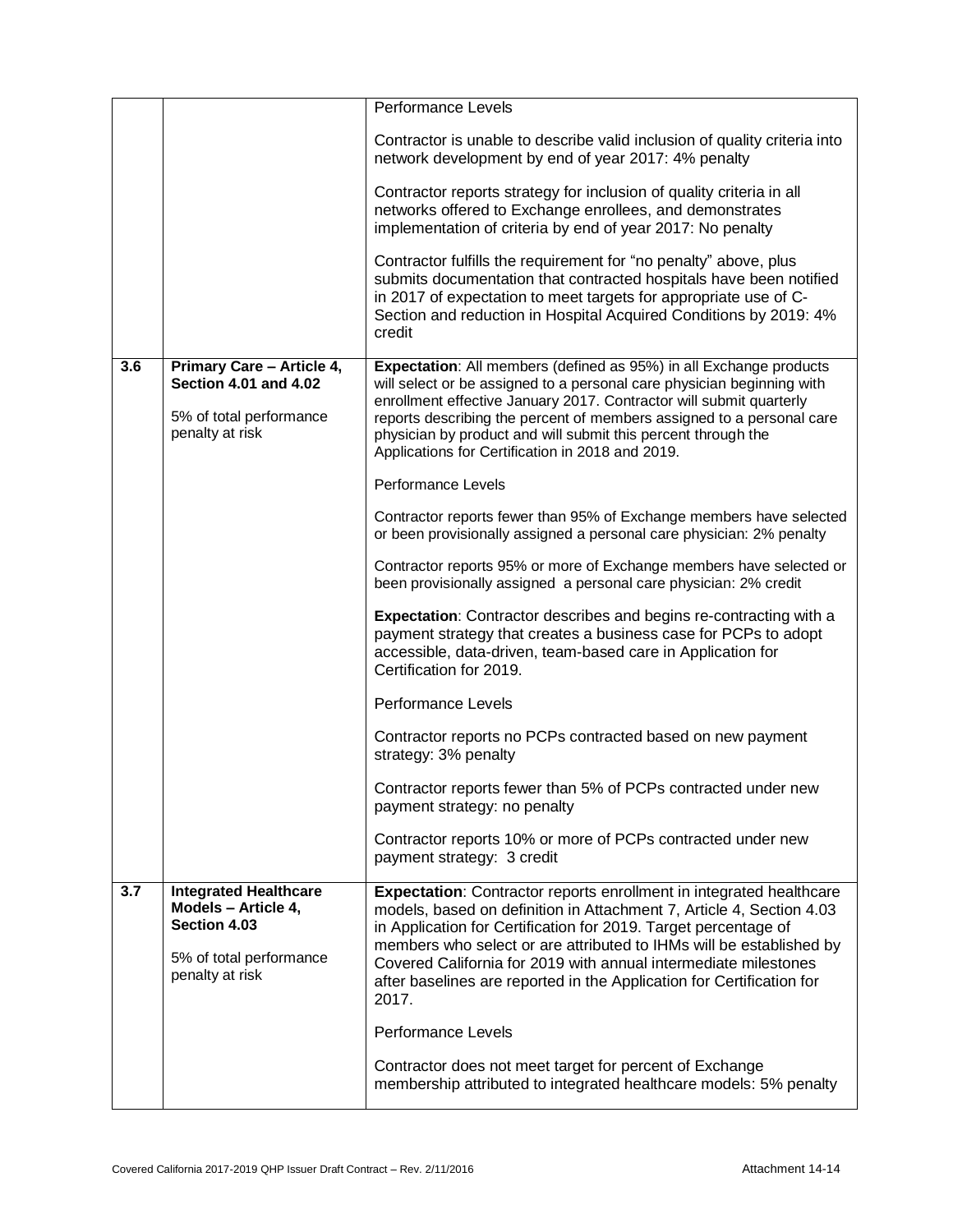|     |                                                                                                                    | Contractor achieves targeted percent of Exchange membership in<br>integrated care models: No penalty                                                                                                                                                                                                                                                                                                                                                                                                                                                                                                                                                                                                                                                                                                                                                                                                                                                                                                                                                                                                                                                                                                                                                                                                                                                                                                                                                                                                                                          |
|-----|--------------------------------------------------------------------------------------------------------------------|-----------------------------------------------------------------------------------------------------------------------------------------------------------------------------------------------------------------------------------------------------------------------------------------------------------------------------------------------------------------------------------------------------------------------------------------------------------------------------------------------------------------------------------------------------------------------------------------------------------------------------------------------------------------------------------------------------------------------------------------------------------------------------------------------------------------------------------------------------------------------------------------------------------------------------------------------------------------------------------------------------------------------------------------------------------------------------------------------------------------------------------------------------------------------------------------------------------------------------------------------------------------------------------------------------------------------------------------------------------------------------------------------------------------------------------------------------------------------------------------------------------------------------------------------|
|     |                                                                                                                    | Contractor exceeds target increase of Covered California members<br>in integrated care models: 5% credit                                                                                                                                                                                                                                                                                                                                                                                                                                                                                                                                                                                                                                                                                                                                                                                                                                                                                                                                                                                                                                                                                                                                                                                                                                                                                                                                                                                                                                      |
| 3.8 | <b>Appropriate Use of C-</b><br>Sections - Article 5,<br>Section 5.03<br>4.5% total performance<br>penalty at risk | Expectation: Contractor shall report percent of low risk, Nulliparous<br>Term Singleton Vertex (NTSV) C-Section rates and overall C-<br>Section rates for all network maternity hospitals where data is<br>available in its annual Application for Certification starting in<br>application for 2017.<br>Performance Levels<br>Contractor does not report network low risk maternity hospital C-<br>Section rates and overall C-Section rates: 2% penalty<br>Contractor reports low risk C-Section rates for network maternity<br>hospitals and overall C-Section rates: No penalty<br>Contractor engages hospitals not tracking C-Section rates to initiate<br>and submit information to the Maternity Data Center: 2% credit<br>Expectation: Contractor shall adopt new payment strategies for<br>physicians and hospitals such that by 2019 payment is structured to<br>support only medically necessary care and there is no financial<br>incentive to perform C-sections. Contractor will report progress in<br>Application for Certification for 2019.<br>Performance Levels<br>Contractor reports no physicians or maternity hospitals, reported<br>separately, contracted based on new payment strategy: 2.5%<br>penalty<br>Contractor reports fewer than 20% of physicians or maternity<br>hospitals, reported separately, contracted under new payment<br>strategy: no penalty<br>Contractor reports 20% or more of physicians or maternity hospitals,<br>reported separately, contracted under new payment strategy: 2.5<br>credit |
| 3.9 | Hospital Safety - Article 5,                                                                                       | Expectation: Contractor shall report rates of the five selected                                                                                                                                                                                                                                                                                                                                                                                                                                                                                                                                                                                                                                                                                                                                                                                                                                                                                                                                                                                                                                                                                                                                                                                                                                                                                                                                                                                                                                                                               |
|     | Section 5.02<br>4.5% total performance<br>penalty at risk                                                          | Hospital Acquired Conditions (HACs) for each network hospital, as<br>defined in Attachment 7, Article 5, Section 5.02, (based on clinical<br>data), in its annual Application for Certification starting with baseline<br>in application for 2017.                                                                                                                                                                                                                                                                                                                                                                                                                                                                                                                                                                                                                                                                                                                                                                                                                                                                                                                                                                                                                                                                                                                                                                                                                                                                                            |
|     |                                                                                                                    | <b>Performance Levels</b>                                                                                                                                                                                                                                                                                                                                                                                                                                                                                                                                                                                                                                                                                                                                                                                                                                                                                                                                                                                                                                                                                                                                                                                                                                                                                                                                                                                                                                                                                                                     |
|     |                                                                                                                    | Contractor does not report rates on HACs: 2% penalty                                                                                                                                                                                                                                                                                                                                                                                                                                                                                                                                                                                                                                                                                                                                                                                                                                                                                                                                                                                                                                                                                                                                                                                                                                                                                                                                                                                                                                                                                          |
|     |                                                                                                                    | Contractor reports rates on specified HACs: No penalty                                                                                                                                                                                                                                                                                                                                                                                                                                                                                                                                                                                                                                                                                                                                                                                                                                                                                                                                                                                                                                                                                                                                                                                                                                                                                                                                                                                                                                                                                        |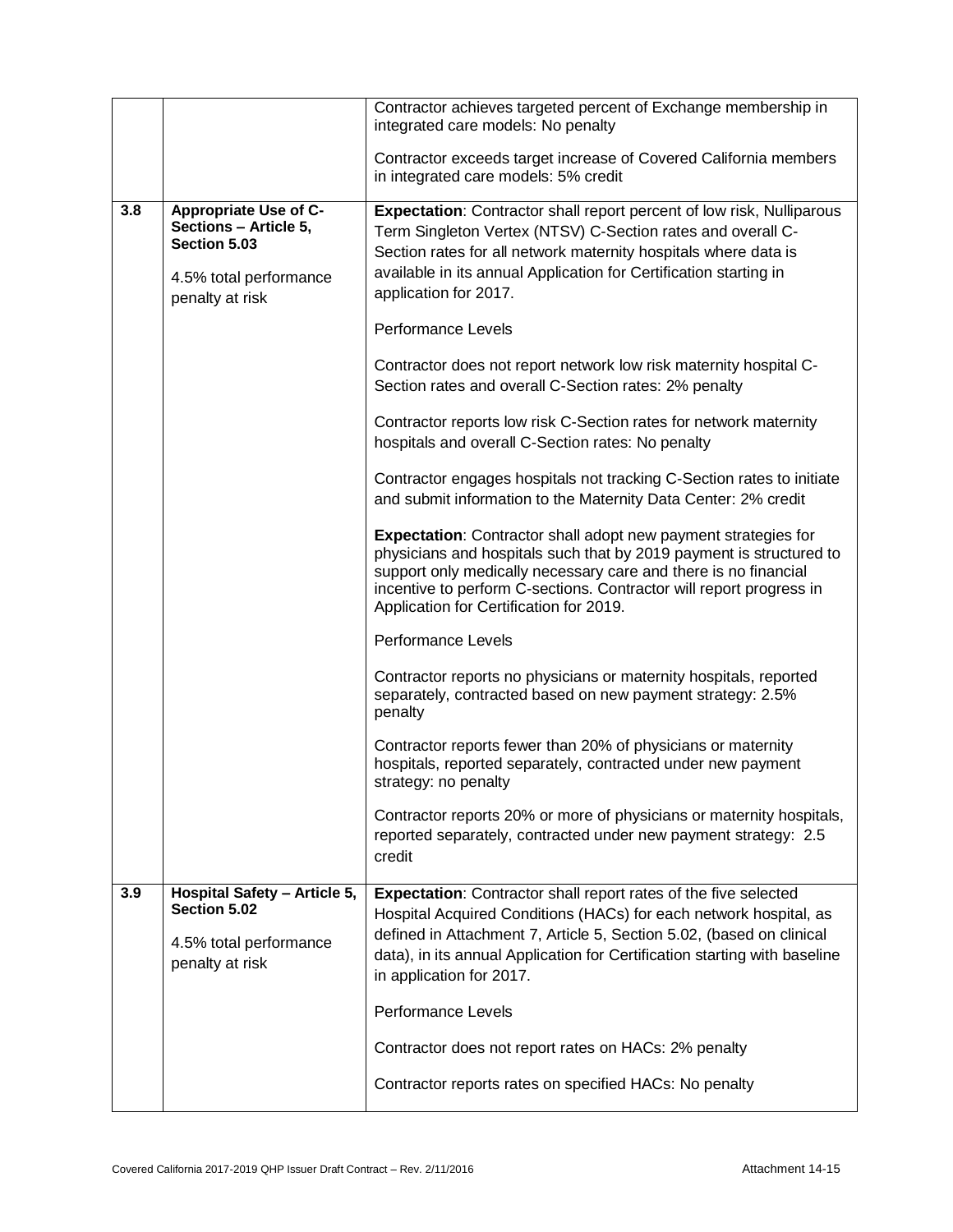| Contractor reports rates on specific HACs, and engages non-                                                                                                                                                                                                                                                                                                                                                                    |
|--------------------------------------------------------------------------------------------------------------------------------------------------------------------------------------------------------------------------------------------------------------------------------------------------------------------------------------------------------------------------------------------------------------------------------|
| reporting hospitals to begin tracking specific HAC rates: 2% credit                                                                                                                                                                                                                                                                                                                                                            |
| <b>Expectation:</b> Contractor shall adopt a payment strategy that by<br>2019 places at least six percent of reimbursement to hospitals at-risk<br>for quality performance. Contractor may structure this strategy<br>according to its own priorities including performance metrics such as<br>HACs, readmissions and satisfaction. Contractor shall report<br>progress on adoption of the payment strategy in Application for |
| Certification for 2019.                                                                                                                                                                                                                                                                                                                                                                                                        |
| Performance Levels                                                                                                                                                                                                                                                                                                                                                                                                             |
| Contractor reports no hospitals contracted based on new payment<br>strategy: 2.5% penalty                                                                                                                                                                                                                                                                                                                                      |
| Contractor reports fewer than 20% of hospitals contracted under<br>new payment strategy: no penalty                                                                                                                                                                                                                                                                                                                            |
| Contractor reports 20% or more of hospitals contracted under new<br>payment strategy: 2.5% credit                                                                                                                                                                                                                                                                                                                              |
|                                                                                                                                                                                                                                                                                                                                                                                                                                |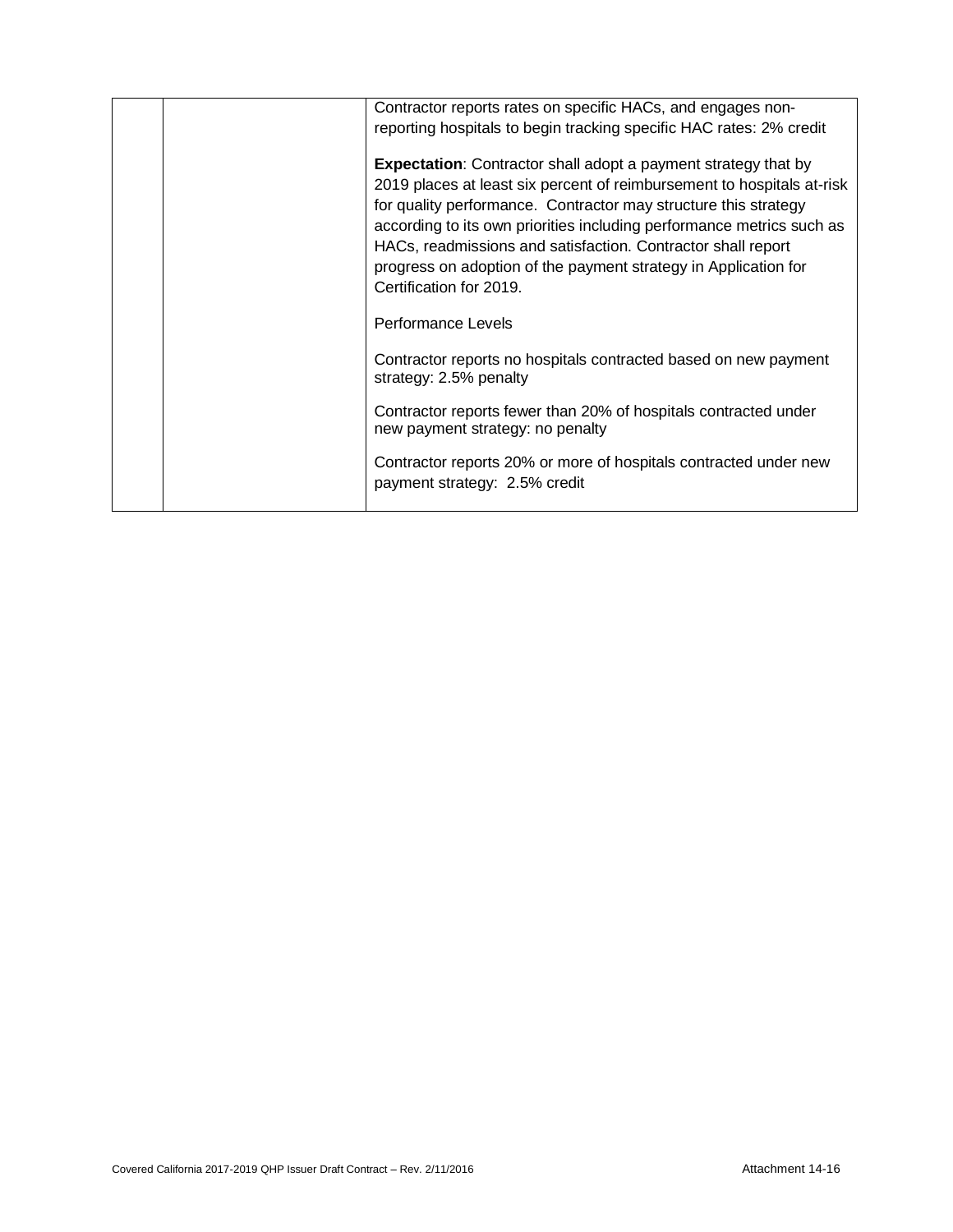| Group 4: Covered California Performance Standards for Covered California |                                                                 |                                                                                                                                                                                                                                                  |  |  |  |  |  |
|--------------------------------------------------------------------------|-----------------------------------------------------------------|--------------------------------------------------------------------------------------------------------------------------------------------------------------------------------------------------------------------------------------------------|--|--|--|--|--|
|                                                                          | <b>Potential 15% Credit</b>                                     |                                                                                                                                                                                                                                                  |  |  |  |  |  |
| <b>Customer Service Measures</b>                                         |                                                                 | <b>Covered California Performance Requirements</b>                                                                                                                                                                                               |  |  |  |  |  |
|                                                                          |                                                                 |                                                                                                                                                                                                                                                  |  |  |  |  |  |
| 4.1                                                                      | <b>Average Speed of Answer</b>                                  | Expectation: 80% of calls answered in 30 seconds or less.<br>3.75% of total performance penalty at risk available as a<br>potential credit towards Contractor's performance penalties.                                                           |  |  |  |  |  |
|                                                                          |                                                                 | Performance Level: <80%: 3.75% performance credit. 80%-<br>90%: no credit. >90%: 3.75% reduction in performance credit.                                                                                                                          |  |  |  |  |  |
| 4.2                                                                      |                                                                 |                                                                                                                                                                                                                                                  |  |  |  |  |  |
|                                                                          | Abandonment Rate (%)                                            | Divide number of calls abandoned by the number of calls<br>offered to a phone representative.                                                                                                                                                    |  |  |  |  |  |
|                                                                          |                                                                 | <b>Expectation:</b> No more than 3% of incoming calls in a calendar<br>month. 3.75% of total performance penalty at risk available as<br>a potential credit towards Contractor's performance penalties.                                          |  |  |  |  |  |
|                                                                          |                                                                 | Performance Level: >3% abandoned: 3.75% performance<br>credit. 2-3% abandoned: no credit. <2% abandoned: 3.75%<br>reduction in performance credit.                                                                                               |  |  |  |  |  |
| 4.3                                                                      | <b>Initial Call Resolution for</b><br><b>Covered California</b> | Expectation: 85% of enrollee issues will be resolved within one<br>(1) business day of receipt of the issue. 3.75% of total<br>performance penalty at risk available as a potential credit<br>towards Contractor's performance penalties.        |  |  |  |  |  |
|                                                                          |                                                                 | Performance Level: <85%: 3.755% performance credit. 85-<br>95%: no credit. > 95%: 3.75% reduction in performance credit.                                                                                                                         |  |  |  |  |  |
| 4.4                                                                      | <b>Complaint Resolution for</b><br><b>Covered California</b>    | Expectation: 95% of enrollee complaints resolved within 30<br>calendar days. 3.75% of total performance penalty at risk<br>available as a potential credit towards Contractor's performance<br>penalties.                                        |  |  |  |  |  |
|                                                                          |                                                                 | Performance Level: < 95% resolved within 30 calendar days:<br>3.75% performance credit. 95% or greater resolved within 30<br>calendar days: no credit. 95% or greater resolved within 15<br>calendar days: 3.75% reduction in performance credit |  |  |  |  |  |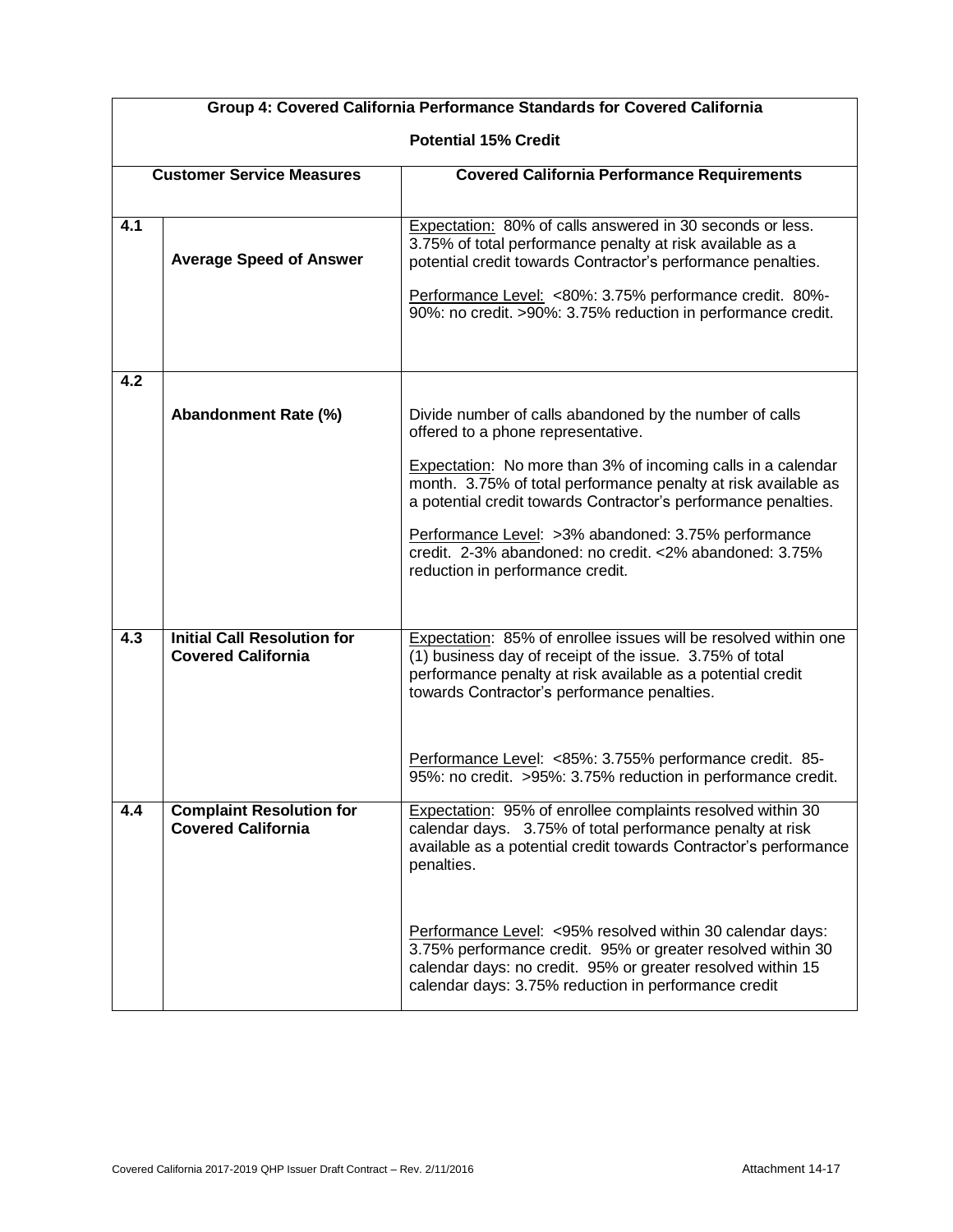| Group 5: Dental Quality Alliance (DQA) Pediatric Measure Set |                                                                                                                                                                                                                                            |                                                                                                                                                                                                                          |                                                                                                                                   |                                          |                    |  |  |  |
|--------------------------------------------------------------|--------------------------------------------------------------------------------------------------------------------------------------------------------------------------------------------------------------------------------------------|--------------------------------------------------------------------------------------------------------------------------------------------------------------------------------------------------------------------------|-----------------------------------------------------------------------------------------------------------------------------------|------------------------------------------|--------------------|--|--|--|
| <b>Measure</b>                                               | <b>Description</b>                                                                                                                                                                                                                         | <b>Numerator</b>                                                                                                                                                                                                         | Denominator                                                                                                                       | <b>QDP</b><br><b>Performance</b><br>Rate | <b>Expectation</b> |  |  |  |
| Utilization of<br>Services                                   | Percentage of<br>all enrolled<br>children under<br>age 19 who<br>received at<br>least one dental<br>service within<br>the reporting<br>year.                                                                                               | Unduplicated<br>number of<br>children who<br>received at least<br>one dental<br>service.                                                                                                                                 | Unduplicated<br>number of all<br>enrolled<br>children under<br>age19.                                                             | <b>NUM/DEN</b>                           | 75%                |  |  |  |
| Oral<br>Evaluation                                           | Percentage of<br>enrolled<br>children under<br>age 19 who<br>received a<br>comprehensive<br>or periodic oral<br>evaluation<br>within the<br>reporting year.                                                                                | Unduplicated<br>number of<br>children who<br>received a<br>comprehensive<br>or periodic oral<br>evaluation as a<br>dental service.                                                                                       | Unduplicated<br>number of<br>enrolled<br>children under<br>age19.                                                                 | <b>NUM/DEN</b>                           | 75%                |  |  |  |
| Sealants in 6<br>- 9 years                                   | Percentage of<br>enrolled<br>children in the<br>age category of<br>6-9 years at<br>"elevated" risk<br>(i.e., "moderate"<br>or "high") who<br>received a<br>sealant on a<br>permanent first<br>molar tooth<br>within the<br>reporting year. | Unduplicated<br>number of all<br>enrolled children<br>age 6-9 years at<br>"elevated" risk<br>(i.e., "moderate"<br>or "high") who<br>received a<br>sealant on a<br>permanent first<br>molar tooth as a<br>dental service. | Unduplicated<br>number of<br>enrolled<br>children age 6<br>- 9 years at<br>"elevated" risk<br>(i.e.,<br>"moderate" or<br>"high"). | NUM/DEN                                  | 75%                |  |  |  |